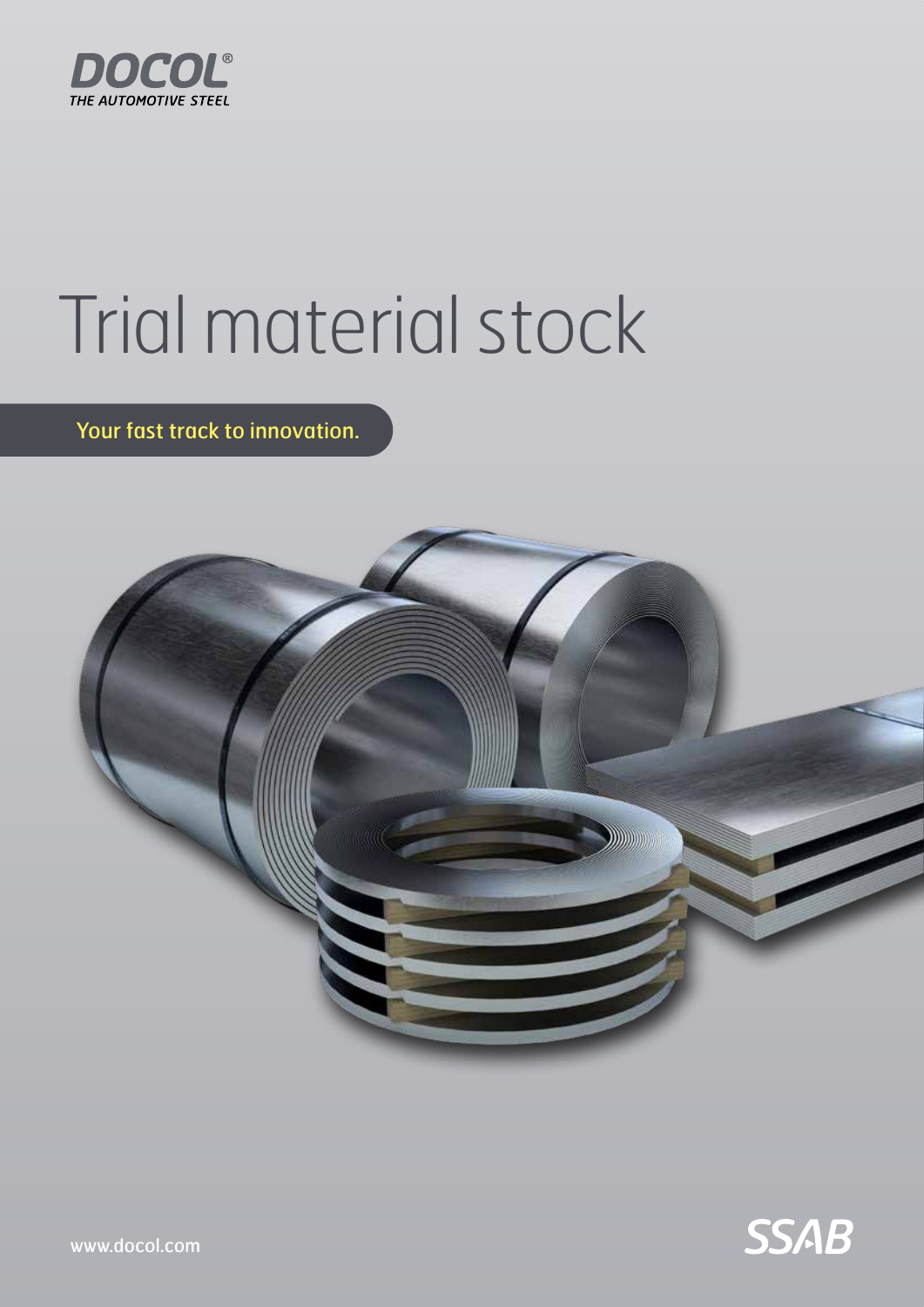## Trial material stock

Want to discover unique automotive applications? Try new production methods? Or create lighter components that can improve fuel efficiency, crashworthiness and sustainability?

Let us put you on the fast track to innovation.

SSAB Trial Material Stock Center is a unique service in the steel industry. We deliver sheet, coil and custom lengths, even in letter size, to nearly anywhere in the world. In 1–2 weeks the material is ready for dispatch. This gives you quick access to trial material so you can work it, test it, inspect it, try out new production methods, and accelerate time to market.

#### A unique industry offering for

#### your unique needs

The center serves almost every business segment of SSAB. So whether you're looking for advanced highstrength and ultra-high strength steels (AHSS and UHSS) in an automotive application or sheet for construction projects or heavy equipment components, you can test different types of steels during your production process and discover what best suits your needs.

#### Support from pioneers in

high-strength steel grades

Backed by years' experience in developing safer AHSS and UHSS steels, SSAB offers the support you need to optimize your products and processes – no matter where you're located.

#### What do you need?

The material stock include cold rolled, cold-rolled electrogalvanized, metal coated and hot-rolled pickled. Sheets range from A4 (letter size) to 4 meters (13.1 feet). Slit material comes in widths of 9 mm and higher, and coils range from one metric ton to full size.

Almost all materials are produced from coils, so you get a custom solution in exactly the right shape and form you need.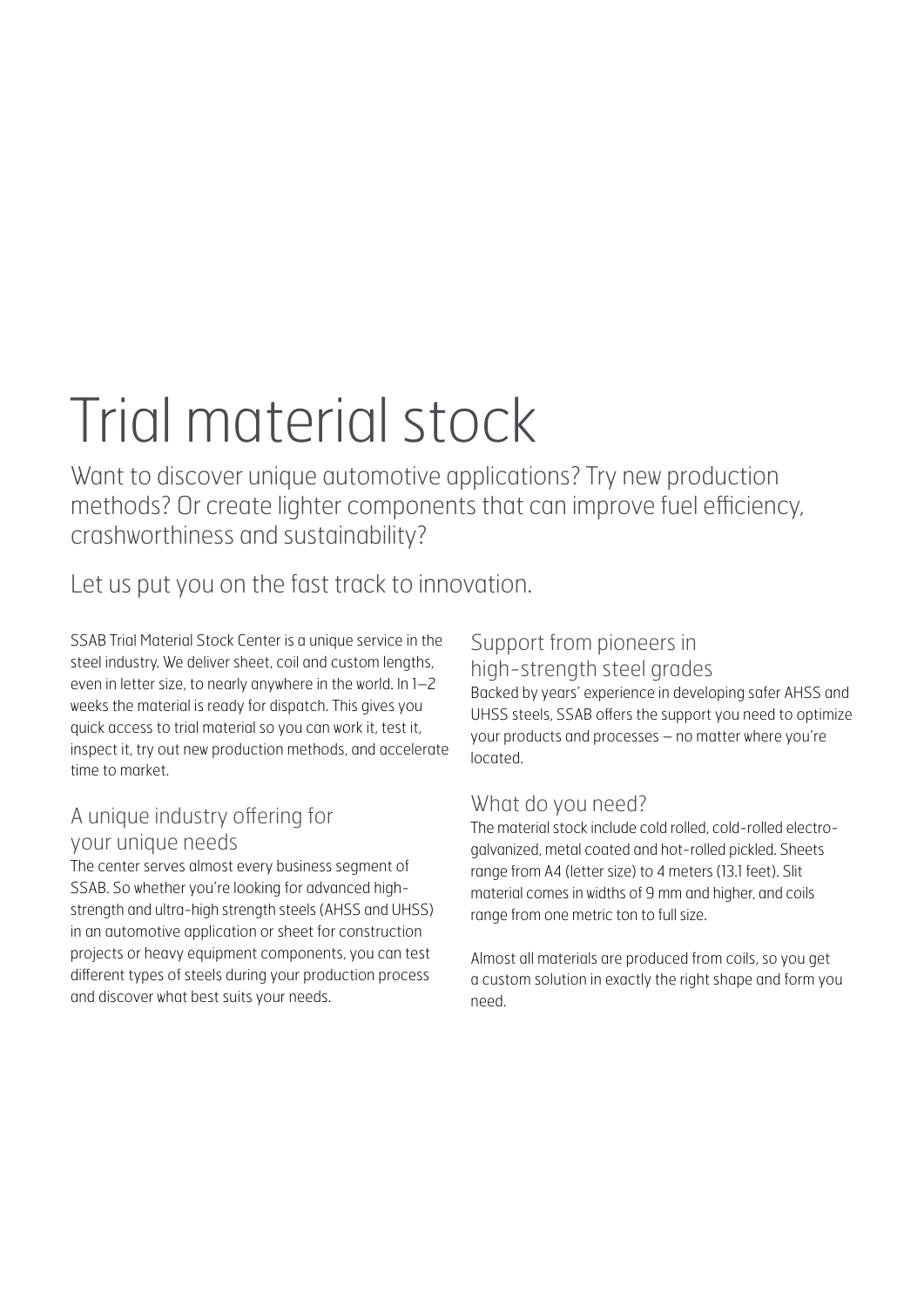

#### Stock program

#### **Cold rolled grades**

- ▶ High-Strength Low Alloy (HSLA): Docol 420–500LA, 0.80–3.00 mm
- $\blacktriangleright$  Dual Phase (DP): Docol 500–1180DP, 0.80–2.00 mm
- Complex Phase (CP): Docol 980–1180CP, 1.00–2.00 mm
- $\blacktriangleright$  Martensitic (M): Docol 1100–1700M, 0.80–2.00 mm
- Electrogalvanized Martensitic (M), 7.5 micron zinc layer double sided: Docol 1300, 1500, 1700M-EG, 1.00–2.00 mm
- ▶ Roll-forming: Docol Roll 800–1000, 0.80–2.00 mm
- $\blacktriangleright$  Press-hardening: Docol PHS 2000, 1.00–3.00 mm

#### **Metal coated grades with coating GI40/40**

- ▶ High-Strength Low Alloy (HSLA) acc. to VDA: Docol HR 700LA, 2.00–2.50 mm
- Dual Phase (DP) acc. to VDA: Docol 590–980DP, 0.80–2.00 mm
- ▶ Complex Phase (CP) acc. to VDA: Docol 780-1180CP, 1.00–2.00 mm Docol HR660Y760T-CP, 2.00–2.50 mm
- Dual Phase with High Ductility steels acc. to VDA: Docol 590–1000DH, 1.20–1.80 mm
- Ferrite Bainite (FB) acc. to VDA: Docol HR440Y580T-FB, 2.50–3.00 mm

#### **Hot-rolled pickled & oiled grades**

- High-Strength Low Alloy (HSLA): Docol HR 700LA, 2.00–3.00 mm
- $\blacktriangleright$  High Edge Ductility (HE): Docol HR355Y430T HE, 2.00–4.00 mm Docol HR420Y480T HE, 2.00–4.00 mm Docol HR460Y520T HE, 2.00–4.00 mm Docol HR500Y550T HE, 2.00–4.00 mm
- **Complex Phase (CP):** Docol HR 800CP, 2.00–4.00 mm Docol HR 800HER-75, 2.00–4.00 mm Docol HR 800HER-100, 2.00–4.00 mm Docol HR800Y950T-CP, 2.50–3.00 mm
- **Martensitic:** Docol HR 1200M, 2.00–3.00 mm Docol HR 1500M, 2.00–3.00 mm
- Ferrite Bainite (FB): Docol 440Y580T-FB, 2.50–4.00 mm

Besides zinc coating from our trial material stock, SSAB can offer Galannealed and Galfan upon request. We also offer a variety of dimensions for tubes made in advanced high strength steel. For more information please contact your Docol automotive steel expert.